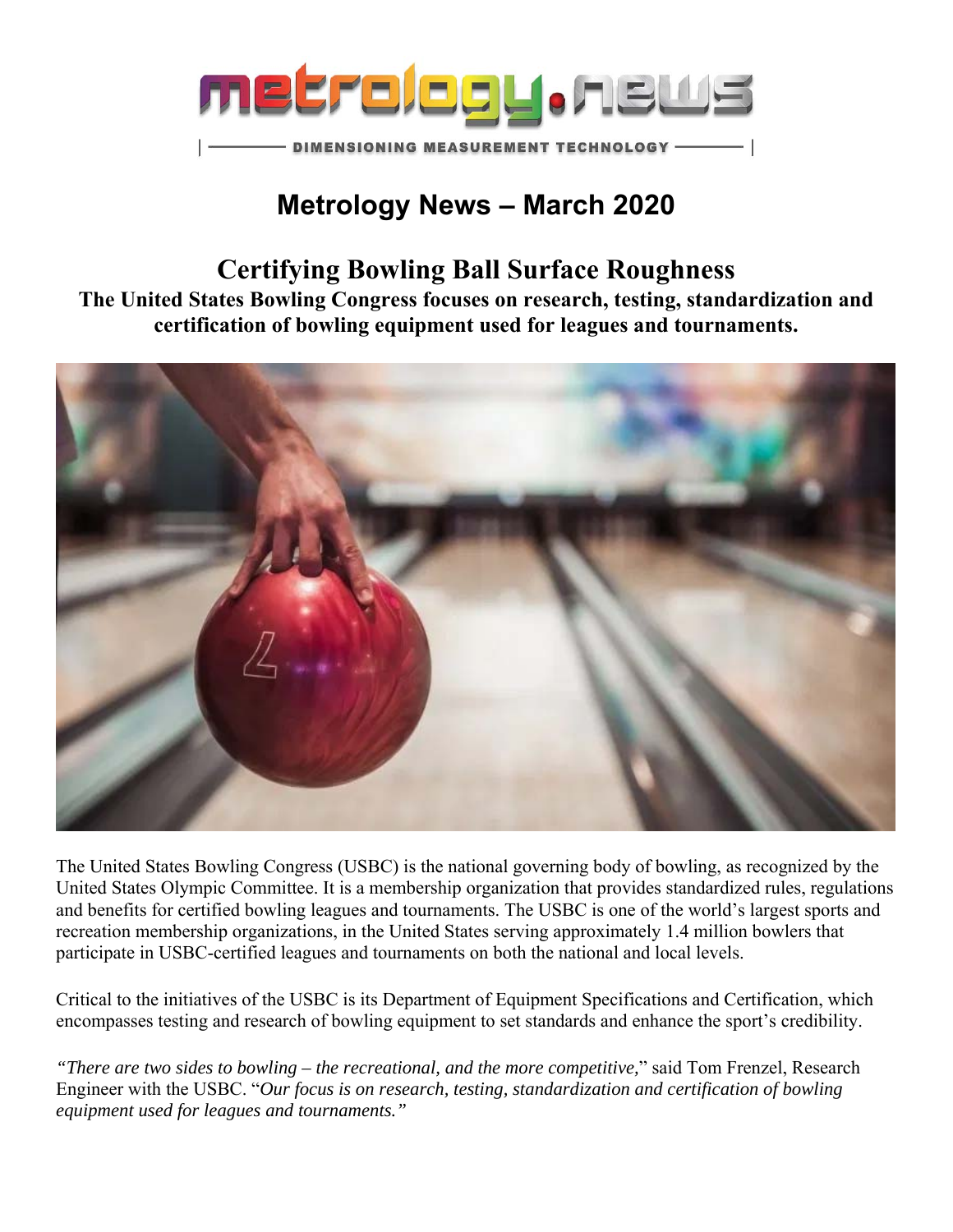*"Basically, any piece of equipment that touches the bowling lane comes though this department to be evaluated, and determined whether or not it should be allowed to be used,"* added Frenzel. *"This includes bowling pins, bowling balls, lane panels, lane conditioners, gutters, and kick-back walls in the pin deck."* 

To this end, the department uses a number of research and testing methodologies to ensure that not only do these products meet established specifications, but that they are manufactured to within a 4 Sigma quality manufacturing limit, which means within a 0.6 percent defect rate. Essentially, ensuring that 99.4 percent of all bowling products used for certified leagues and tournaments are within designated specifications.

## **Surface Roughness of Bowling Balls**

One area of ongoing research and testing at USBC concerns surface roughness of bowling balls.

Since the early 1990s, better bowling ball coverstocks have been developed. These coverstocks find more friction on the lane, and inevitably hook more. They also disrupt the oil pattern on the lane more, which tends to reduce friction. So the USBC engineering team is trying to better understand the implications of these factors, and better control their outcomes.

*"It has become popular to sand bowling balls with different grits of sand paper*," explained Frenzel. *"This practice has helped us see how the sanding level on a ball affects its surface layer, then we compare this back to how it performs on the lane."*

*"The rougher you get the ball, the more the ball will hook, and the more friction it will find,"* continued Frenzel. *"The friction will define how the ball accelerates. So more friction means more acceleration, which just means it is changing its speed quicker, or in less time. It is really hooking sooner versus later, or taking less time to hook."*

The standard for measuring surface roughness of bowling balls has been use of a profilometer. Essentially, an instrument used to measure a surface's profile, in order to quantify its roughness. Critical dimensions as step, curvature and flatness are computed from the surface topography.

In 2017, the USBC invested into a high-powered 3D laser-scanning, digital confocal microscope, manufactured by Keyence, to take a closer look at the surface roughness of bowling balls. Where the profilometer measures surface topography in a 2 dimensional linear mode, the confocal microscope scans an area in 3D. This has enabled the engineering team to get a much more detailed look at the surface layer topography of bowling ball coverstocks.

*"We have conducted considerable research on ball coverstocks with the microscope,"* said Frenzel. *"It easily permits multiple area scans of the ball, and offers many options for additional variables to be assessed."*